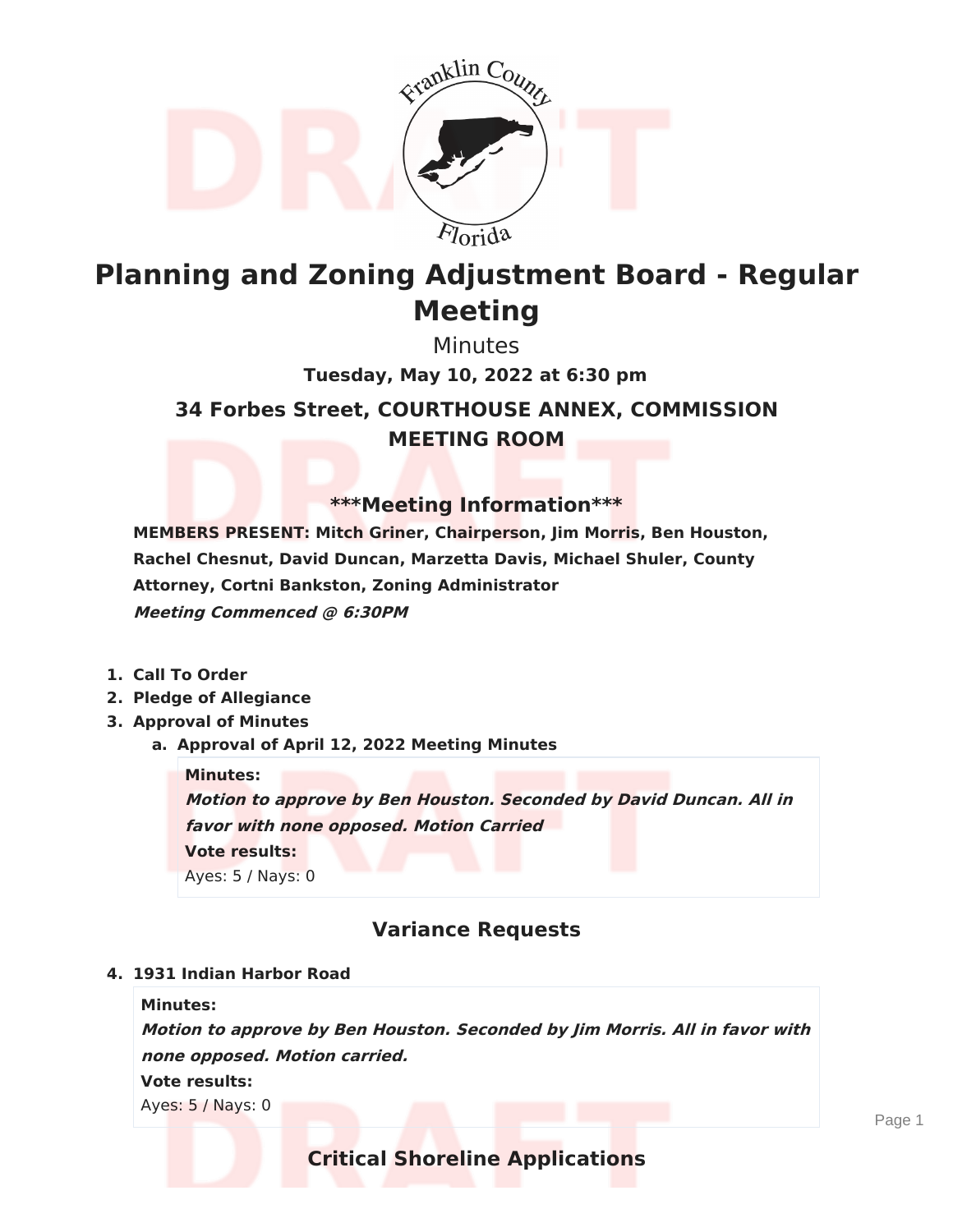### **5. 143 Rio Vista Drive**

#### **Minutes:**

**Motion to approve by David Duncan. Seconded by Marzetta Davis. All in favor with none opposed. Motion carried. Vote results:** Ayes: 5 / Nays: 0

### **6. 315 Gander Street**

### **Minutes:**

**Motion to approve the Boat Slip and Lift by David Duncan. Seconded by Ben Houston. All in favor with none opposed. Motion carried During discussion staff advised Agent the riprap will need to be submitted as a variance because it is encroaching into the 50-foot critical shoreline setback Vote results:**

Ayes: 5 / Nays: 0

# **Commercial Site Plan Applications**

### **7. 219 W Gorrie Drive**

#### **Minutes:**

**Motion to approve by David Duncan. Seconded by Jim Morris. All in favor with none opposed. Motion carried. During discussion David Duncan expressed concern about the futire use of this structure if the owner was to sell it. Would parking be sufficient for new owners depending on what they decided on use Vote results:**

Ayes: 5 / Nays: 0

# **Re-Zoning & Land Use Change Applications**

### **8. Kit Mashburn**

**Minutes: Motion to approve for Public Hearing by David Duncan. Seconded by Marzetta Davis. All in favor with none opposed. Motion Carried. Vote results:** Ayes: 5 / Nays: 0

### **9. Joseph Gander**

**Minutes: Motion to approve for Public Hearing by David Duncan. Seconded by Ben Houston. All in favor with none opposed. Motion Carried. Vote results:** Ayes: 5 / Nays: 0